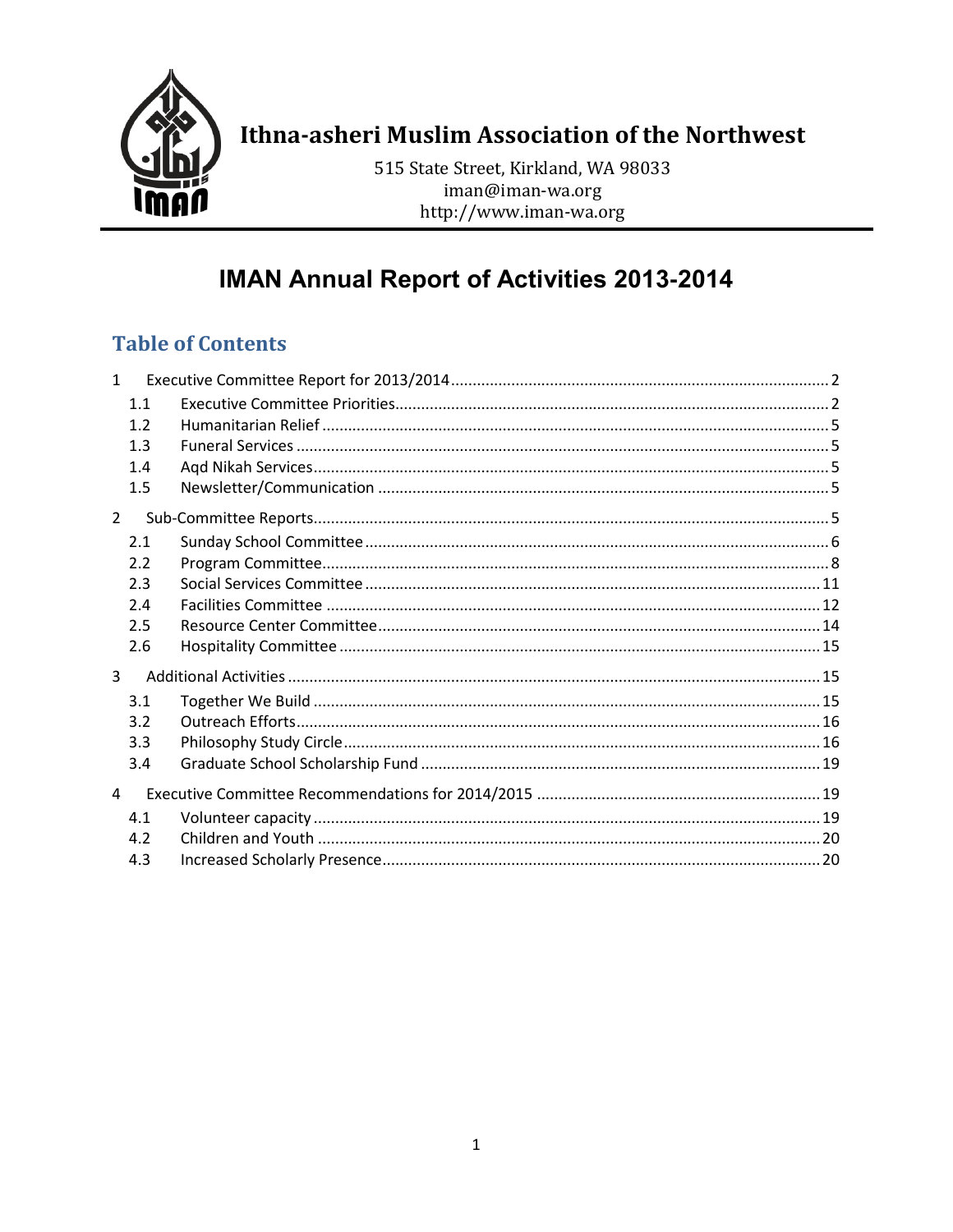# <span id="page-1-0"></span>1 **Executive Committee Report for 2013/2014**

IMAN Executive Committee (EC) expresses gratitude to its membership for the opportunity given to it to serve the term ending September 30th, 2014. This report outlines our progress and activities since October 1<sup>st</sup>, 2013. This would not have been possible without the continued sincere dedication, support and participation of the community at large. The Executive Committee is honored to have had this opportunity to serve.

Alhamdulillah, there were many activities offered and pursued by the IMAN community. The following observations augment what is covered in sub-committee reports.

The following were the IMAN Executive Committee members for 2013/2014:

| Hamed Esfahani        | President      |
|-----------------------|----------------|
| Sameer Tejani         | Vice President |
| Meisam Seyed Aliroteh | Secretary      |
| Mohammad Nikioo       | Treasurer      |

## <span id="page-1-1"></span>1.1 **Executive Committee Priorities**

From the recommendations of last year, the three areas discussed below had a priority focus from the Executive Committee.

#### **Children and Youth**

As a community we need to make the children and youth a priority. Building on last year's momentum on this front, this year we have been able to have some more youth-oriented activities throughout the year.

Many of these activities depend on having adequate volunteers to lead and organize such programs.

IMAN subcommittees need to figure out a way to engage the youth in various activities and encourage them to participate. In addition we request all parents to offer ideas, act as mentors, and volunteer to lead, coordinate, and participate in these various activities. Below is a summary of the key youth oriented programs we have had throughout the year.

#### **Milad-un-Nabi Program**

The Milad-un-Nabi program at IMAN was driven by the school and it was encouraging to see a good attendance across the spectrum. More can be done here to combine IMAN programs with school activities.

#### **Ramadhan & Muharram Programs**

This year several community members stepped up to organize youth and children's programs during Muharram and Ramadhan. During Muharram we had evening programs specifically for the youth and children, running alongside or combined with the adults program. During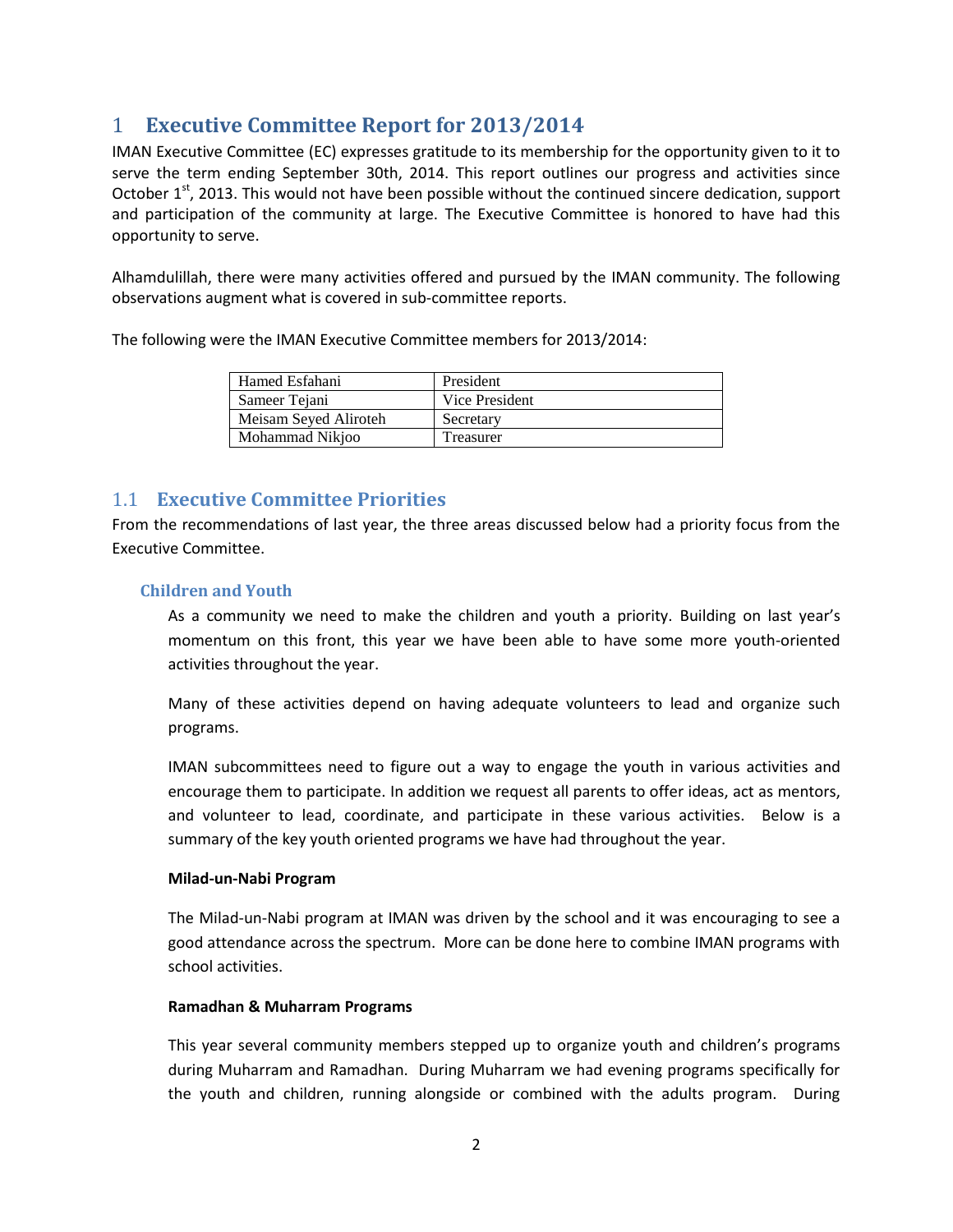Ramadhan the children were encouraged to learn and memorize short Surah's from the Holy Qur'an and they were invited to come on the stage during the final nights of the month to recite in front of the attendees. All participants were recognized and the children who participated consistently received prizes on Eid-ul-Fitr. This was made possible with the help of several volunteers who were willing to dedicate their time to running these programs and forgo their own participation in the adult programs and lectures.

#### **Weekly Children Programs**

Two years ago we started a step towards having enriching programs for children on regular basis throughout the year rather than only on the major occasions such as Ramadhan and Muharram. This year we continued to have programs specifically tailored for children and youth nearly every Friday evening, with few exceptions. IMAN EC has welcomed and supported this initiative and recommends building on it in the coming years. We have received positive feedback from the parents, saying that their children are excited to come to IMAN on Friday evenings. At times we have had more participation and attendance from the children than adults. The goal of the weekly children program is to create an environment for the children to interact with each other and have a sense of belonging to a community; it is not necessarily to provide religious education, which is one of the primary goals of the Sunday school. Some of the activities that the children participated include: movie nights, learning to code (TouchDevelop), discussing current events, team building exercises (team challenges), and variety of other activities.

#### **Volunteer capacity**

In order to be able to run all our activities and programs successfully, we need a large pool of volunteers. Currently, a small group of volunteers are doing a lot of work in the day to day running and maintenance of IMAN. This limits the amount of activities we can take on in a particular year and also risks burn out of those overworked small group of volunteers.

We have good participation from the community for the everyday tasks like setup and cleaning during major events like Ramadhan and Muharram. We need to tap into this energy for the rest of the year when we need help in activities like cleaning the center, Together We Build, small maintenance tasks, etc.

An important need is to have people step up and take the lead in planning and organizing events, especially the ones involving our children and youth. It was particularly challenging to organize the children's Ramadhan program this year as there were not enough people available to plan and organize the program for each of the age groups.

Based on suggestions we received last year, EC started to look into hiring a part-time administrator. Please see the 2014-2015 recommendations sections for details on the next steps on this topic.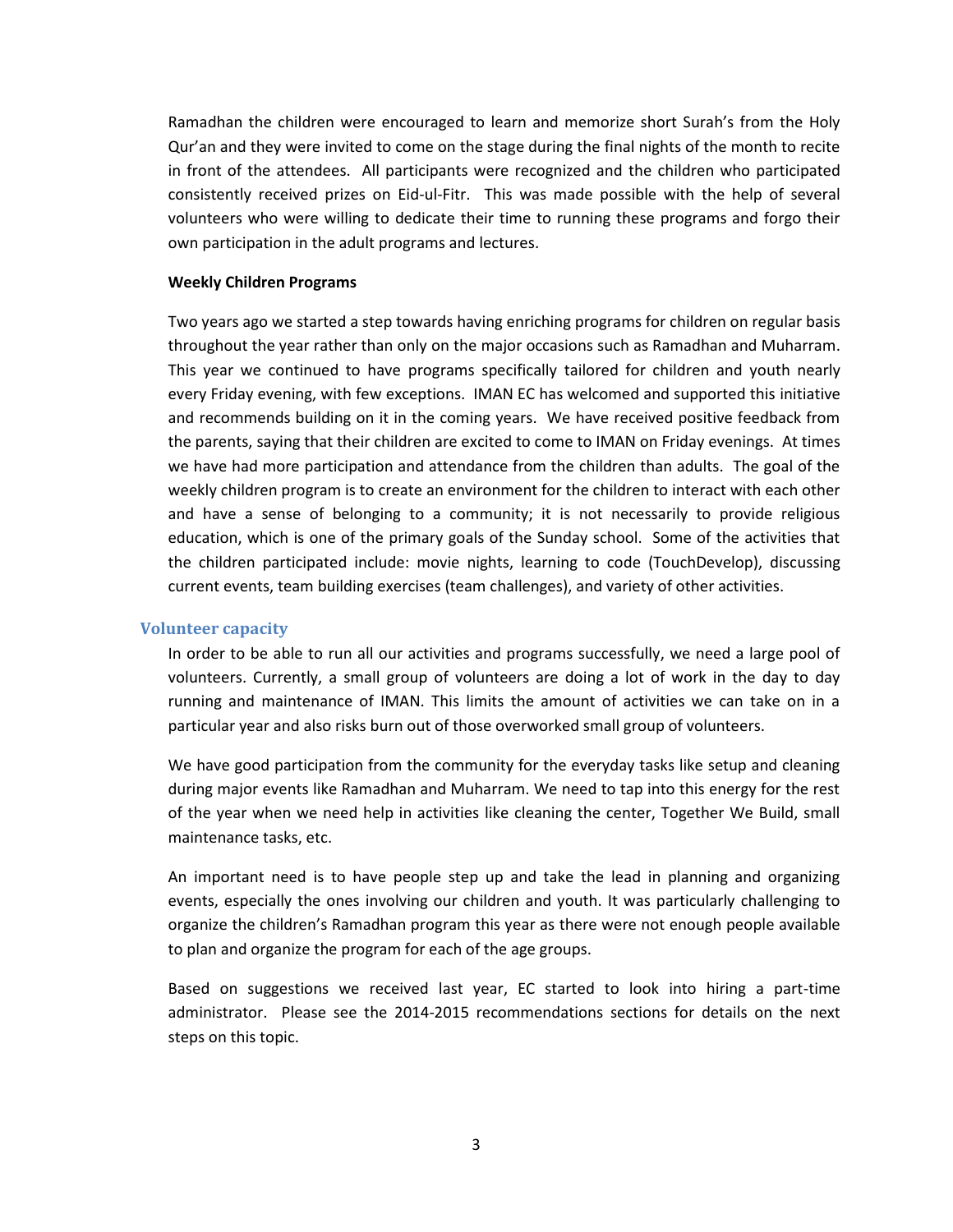#### **Increased Scholarly Presence**

Securing the services of a resident scholar for IMAN is a topic that has been under the consideration of IMAN EC and Board for several years. We decided last year to dedicate one of our three main priorities to increasing scholarly presence at IMAN. The programming budget was increased this year for this purpose. The Program Committee was able to increase scholarly presence at IMAN via live or recorded lectures by various scholars throughout the year. The video lectures have been well received by the community. More can be done on this priority in terms of having visiting scholars throughout the year, not only on major occasions such as Ramadhan and Muharram.

In addition, we thank the community members for contributions to the operational expenses at IMAN. As has been noted in past years, we need to create sufficient reserves for maintenance and renovations that will be necessary in the times ahead. For example, we do not have sufficient reserves funds to repave the driveway which is showing signs of wear. Thanks to the available reserve funds, we were able to complete some of the much needed repair work, such as repairing the corroded drainage area on the upper parking lot, fix a source of leak on the roof, and paint the garbage enclosure fence.

This year we had a fundraising effort during Ramadhan to build awareness about Social Services committee activities and the need to cover the deficit that has resulted from significant increased demand by influx of refugee families to Seattle area. IMAN EC had a target of raising \$40,000 to cover the deficit for Social Services at that time, and Alhamdullilah we were able to reach the target. Community members donated over \$43,000 during Ramadhan towards this cause.

IMAN community has reached out and responded to various invitations to promote interfaith understanding and dialogue. We thank Br. Jawad Khaki for leading and representing IMAN for most of these efforts.

IMAN community continues to weather the effects of a bad economy. Rising social services disbursements are a significant portion of the IMAN expenditure. The Executive Committee appreciates the generosity of all donors in these tough economic times.

We would like to acknowledge and thank Dr. Mamoun Sakkal for donating his professional services to redesign IMAN's logo. We adopted the new logo created by Dr. Sakkal at the beginning of this year, thanks to Br. Farhan Ali for his initiative.

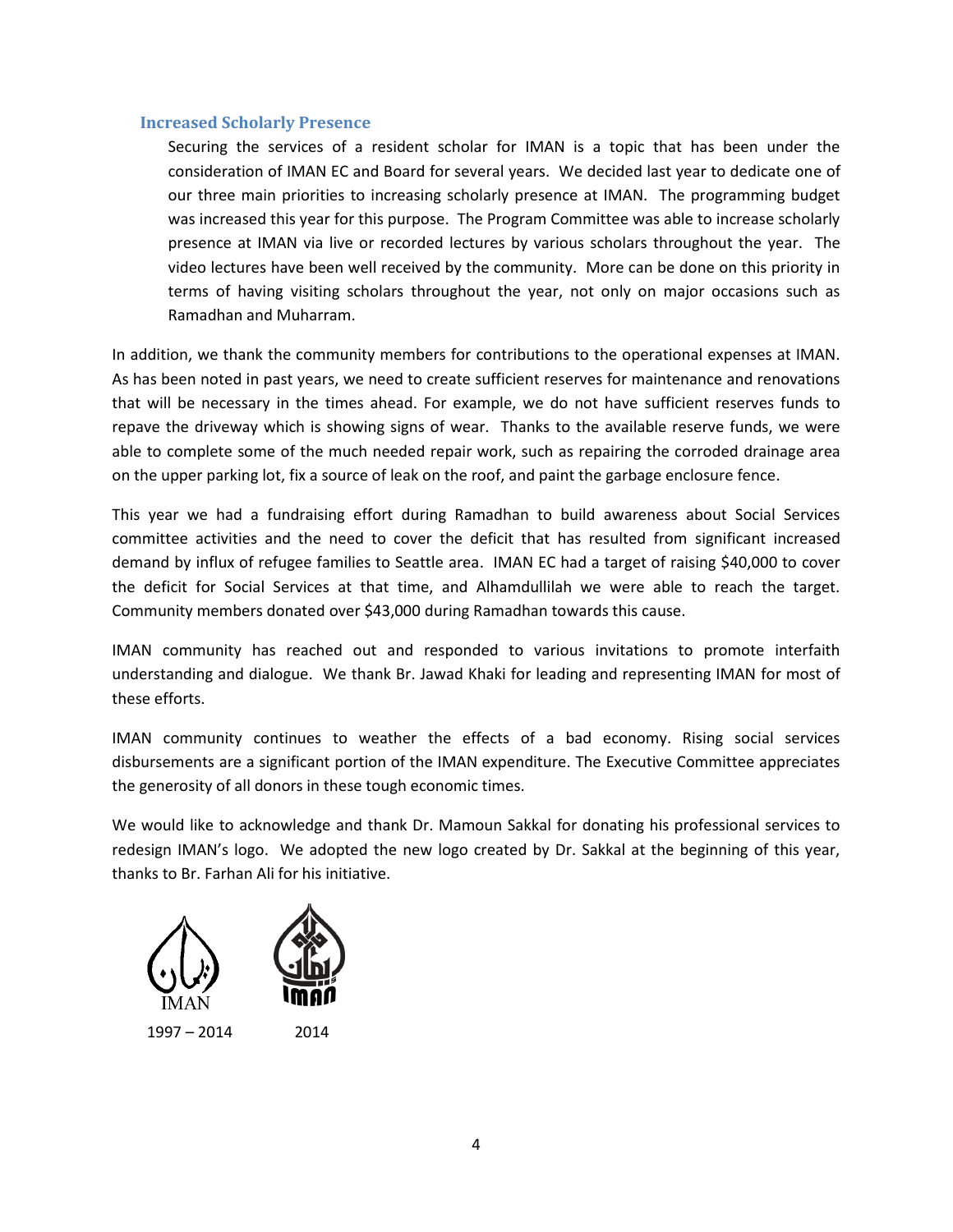### <span id="page-4-0"></span>1.2 **Humanitarian Relief**

In addition to the efforts lead by the IMAN Social Services Committee covered elsewhere in this report, as a community we have responded to financial appeals from various appeals around the world including economic hardship locally. This includes our responses to Asia Relief (Philippines) and Gaza Relief efforts, details of which can be found in the financial report.

### <span id="page-4-1"></span>1.3 **Funeral Services**

Members of IMAN have continued to provide funeral services when contacted. IMAN recommends the services of the House of Mercy in Kent. Because we see continued cases where bereaved families insist on burying at cemeteries in Bellevue, Redmond, Issaquah and Lynnwood, there is a need to make arrangements with local cemeteries for a dedicated Muslim section, if they don't already have one. This is an opportunity to cooperate with other regional Islamic organizations.

Given the increased demand in recent years, we also would like to encourage more people to sign up and help out with funeral services. You can do so by joining the *imanfuneral@yahoogroups.com* email list, where notification is sent when volunteers are needed.

### <span id="page-4-2"></span>1.4 **Aqd Nikah Services**

As a sign of a growing community servicing increasing needs, IMAN conducted several Aqd Nikah ceremonies during the past year as a service to Muslims in the area. We have an established process in place that streamlines the Aqd using a draft marriage contract that was designed by the World Federation. The services provided include issuance of a Certificate for Islamic Nikah as well as the official Certificate of Marriage for the State of WA.

IMAN is also approached occasionally to witness and document the pronouncement of Islamic Talaq (Divorce). One area of expansion to be considered is Islamic matrimonial services to facilitate match making and marriage counseling.

## <span id="page-4-3"></span>1.5 **Newsletter/Communication**

Communication with IMAN community has been through announcements made at the IMAN Center, our web site and through email lists. The IMAN website continues with incremental improvements by adding relevant information on Islam. This is still a work in progress. This is an area with huge potential to impact the broader Seattle community's understanding of Islam and Muslims.

## <span id="page-4-4"></span>2 **Sub-Committee Reports**

Over the past year we have focused on the sub-committees described below. In order to expand our range of activities, we have also begun several additional projects which are described in Section 3. Below is a brief report on sub-committee activity.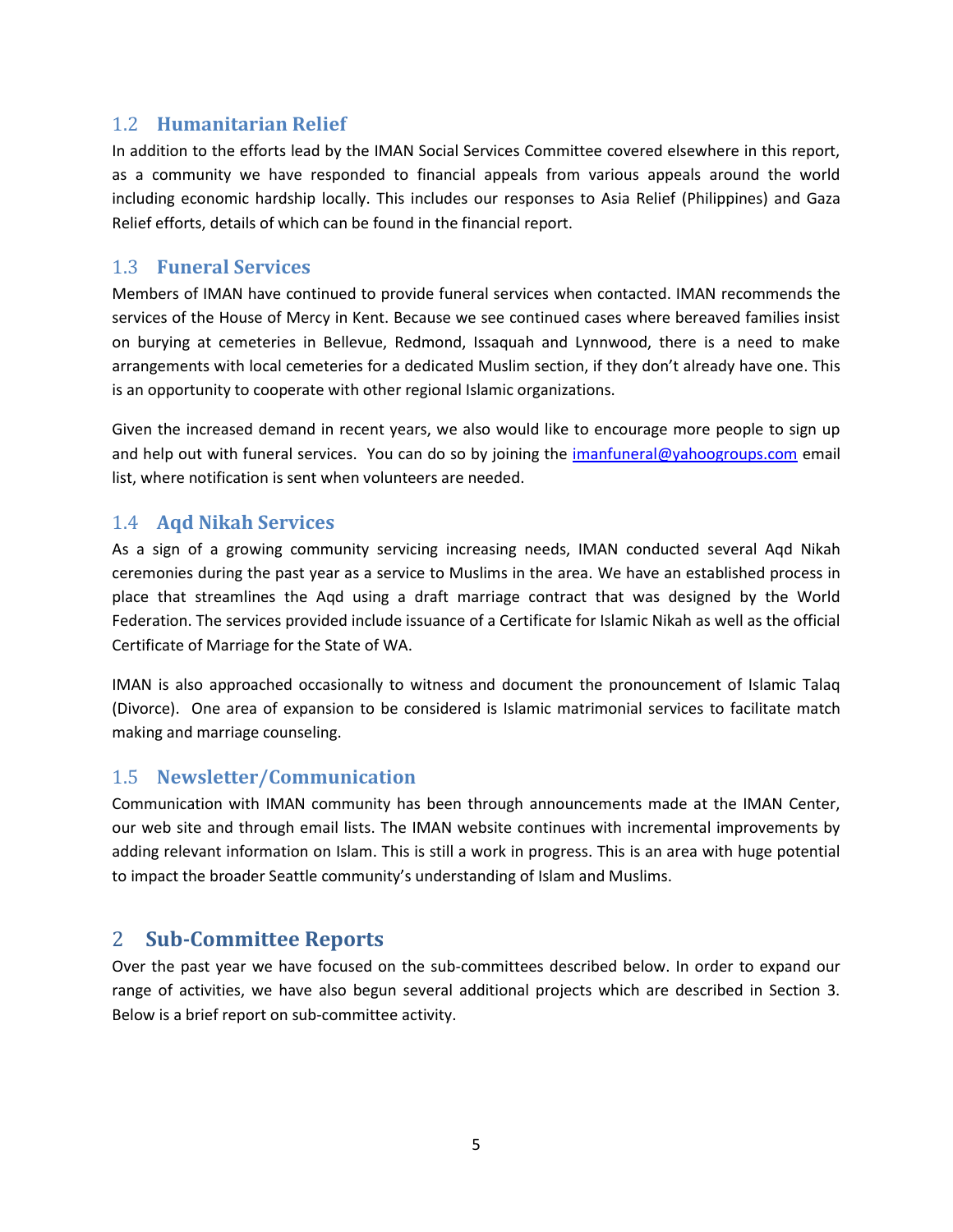# <span id="page-5-0"></span>2.1 **Sunday School Committee**

#### **Members**

The school year for 2013-2014 began in the middle of September with the following individuals serving in the sub-committee:

- **Sameer Tejani** (Principal)
- **Ameen Eetemadi (Vice Principal)**
- **Ali Mansoor Naqvi** (Co-Administrator)
- **Farhan Ali** (Co-Administrator)
- **Farzana Noray** (Treasurer)
- **Ali Mansoor Naqvi** (Secretary double duty)
- **Natasha Habib** (Parent Liaison)
- **Syed Ahmed Hasan** (Parent Liaison)

#### **Accomplishments**

- **Curriculum & Class Structure:** We started using a new Islamic Studies curriculum based on the Sirat books. The curriculum divides Islamic Studies into four sections: Aqaid (Belief), Fiqh (Rules), Islamic History, and Akhlaq (morals). Because of this new curriculum, we more classes each aligned with the grade a student would be in regular school, and with a lower teacher to student ratio. Feedback from using this new curriculum has been positive.
- **Classes:** We had around 85 students enrolled this past year, and established ten classes (PreK Grade 9) for each grade level in Quran Reading and Islamic Studies.
- **Salaat:** The salaat class was divided into two classes based on ability. This allowed each class to concentrate on specific skills and students took the opportunity to learn and move to the next level.
- **Teachers:** We had at least 18 teachers each teaching one specific class. It was also encouraging to see that 3 of the teachers were youth either in high school or college.
- **Teacher Training**: We had a successful teacher training session in January where about 10 teachers attended a weekend workshop and learnt a lot of new techniques to improve how they teach.
- **Finances and Tuition:** All parents paid their tuition this year. 10% of the families were on scholarship.
- **Milad-un-Nabi:** The school along with the programs committee used the Friday evening program to have a Milad-un-Nabi program exclusively run by the students. There were multiple presentations and songs performed by the students. There was also very good attendance across the whole community.
- **Recognitions:** The school conducted an end of the year awards ceremony for its students.
- **Parent Liaisons:** We had two active parent liaisons who tried different approaches to engage the parents with a movie night, different snack ideas and more.
- **Parent Volunteers:** Parent volunteer signup was much better this year than years past. We had 91% of parents completing at least 20 hours of parent service tasks and at least one family opting to pay \$200 as they were not able to make the committed hours.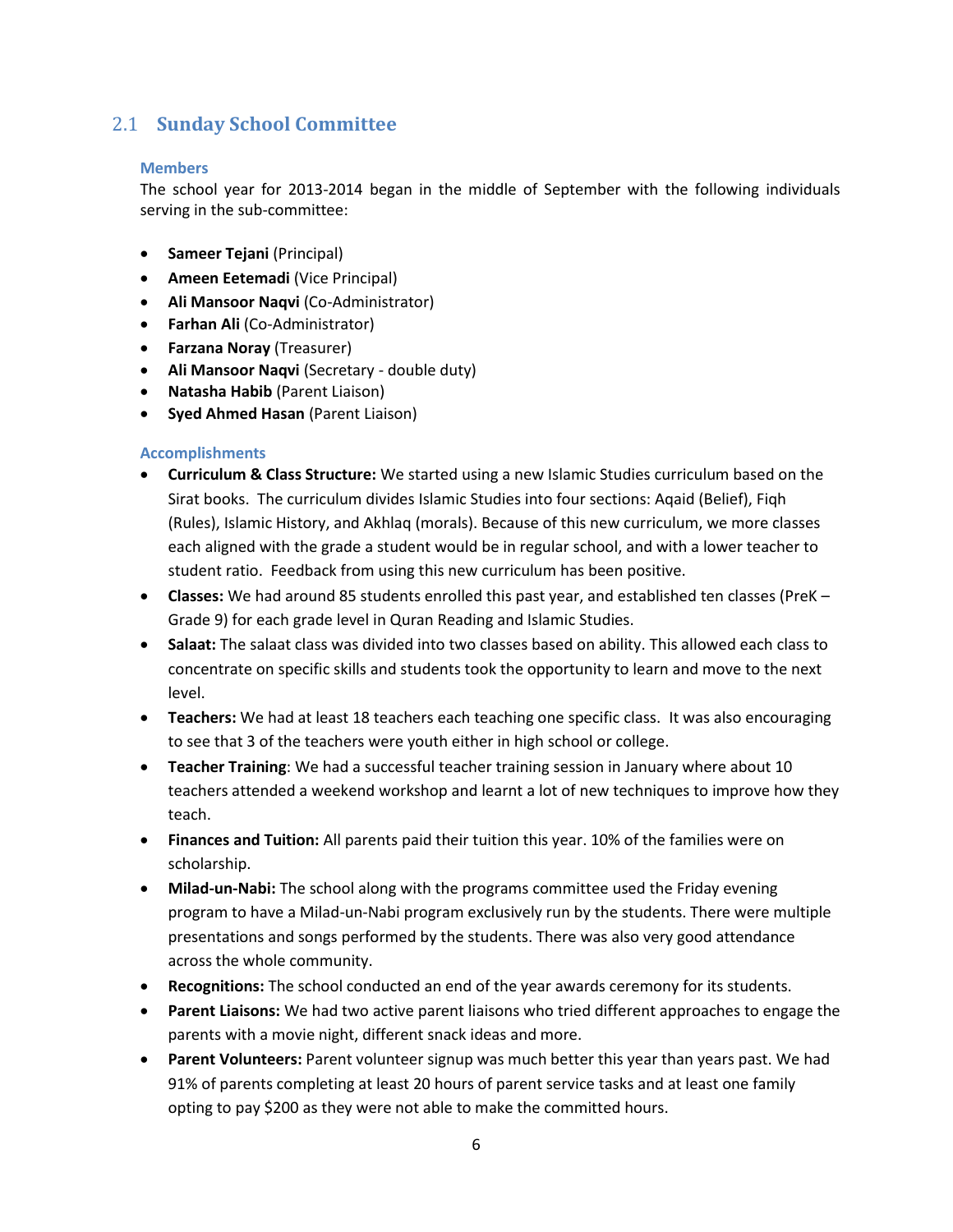- **Snack Time:** All students were provided a small snack every week. This helped keep students energized to complete the day. We also had monthly pizza lunches – something that students looked forward to. Our parent liaisons also tried having creative snacks (e.g. chicken wraps) a few times during the year which was received very well.
- **Safety:** We had a successful fire drill with the school evacuated under 3 minutes. In addition, we implemented a new security plan that ensures that parents and students can enter the building from the entrance downstairs.
- **Social events:** We had a decent mid-year social event at Grass Lawn Park. In addition we had our annual camp at Sound View camp in Longview with about 50 people attending.
- **Committee:** Having a well-balanced committee with two administrators really helped ensure the load was covered by all. We didn't have a secretary which required the Student Admin to cover that aspect.

- **Attendance and Timeliness:** We need to enforce timeliness and attendance as it affects other students who are regular and on-time. We tried to reward those students who showed up early with IMAN Dollars
- **Extending Learning beyond the school**: In order to supplement what is learnt on Sundays, parents need to find ways to enforce that during the regular week. For example, attending other programs or establishing new activities at IMAN where students would be exposed to Islamic beliefs and values.
- **Tuition and Fee payment**: Some parents are behind fees and it requires efforts by the Treasurer to follow up with them regularly.

#### **Opportunities**

- We have students who are at a critical age where greater involvement in the community would fulfill their needs. We need to find ways to encourage them to participate and create opportunities for them to serve the community. These students are also looking for volunteer opportunities to fulfill their volunteer requirements at school.
- Many Sunday school children do not participate in other programs at IMAN. We need to find ways to create an environment for children to be able to participate in other IMAN programs so that they get an opportunity to enforce what they learn during the Sunday School (see integration above on some ideas). A good example was the participation we saw from the children reciting Qur'an during the Ramadhan programs or participating in the Muharram program.

#### **Recommendations**

• Interaction with other IMAN sub-committees to put the focus on children during regular IMAN programs, so that the learning goes beyond the time spent at Sunday School and combines it with other programs at IMAN.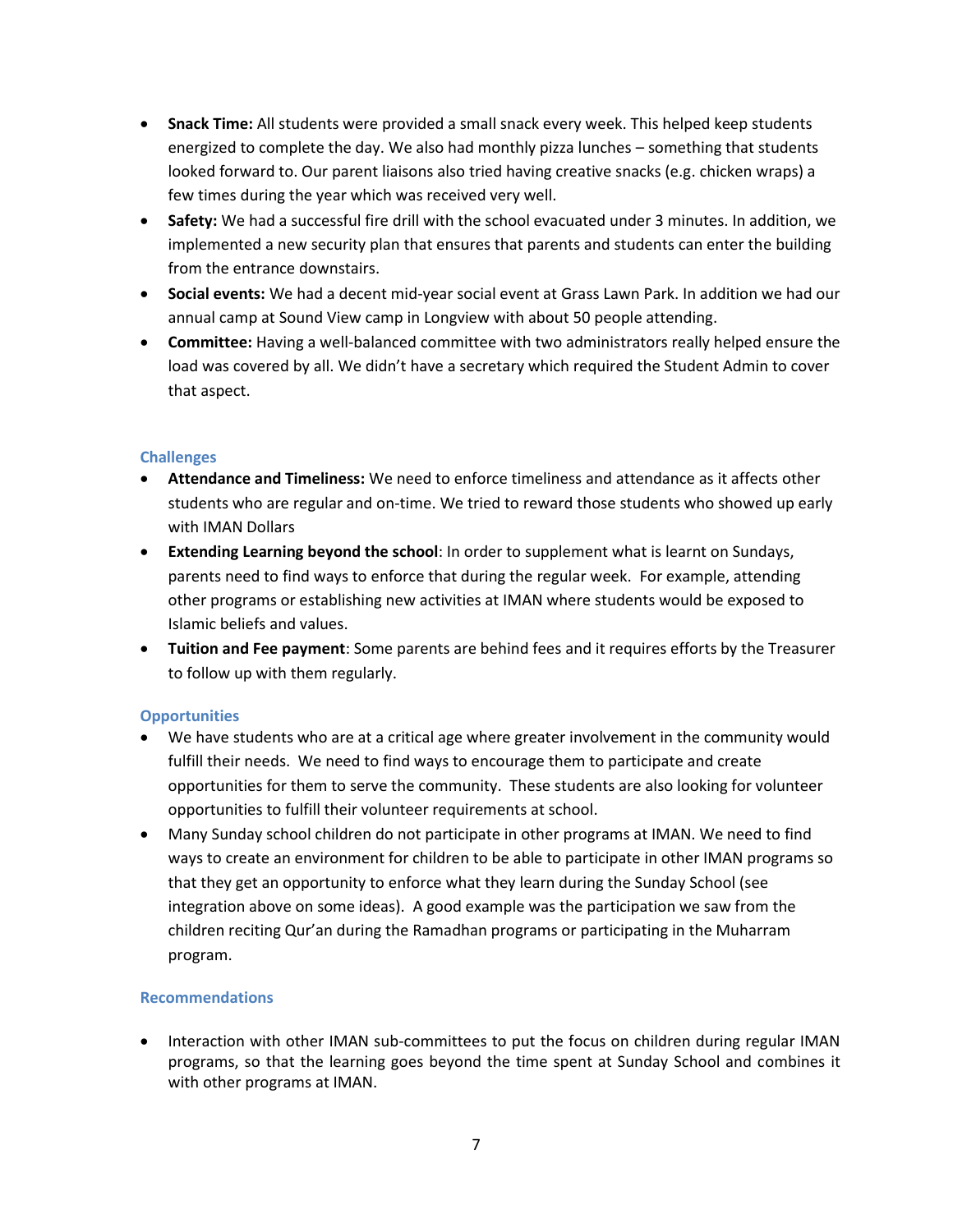- Parents working together with students during the week to ensure that the education imparted on Sundays is reinforced during the rest of the week.
- Parent support group: create an environment where parents can meet regularly to learn from each other, support each other and the school.

The school would like to thank all the teachers and volunteers who dedicated their time in making 2013-2014 a successful year. The school committee for 2014-2015 appointed by the EC at the end of the school year was as follows:

- Sameer Tejani (Principal)
- Rubina Jafri (Vice Principal)
- Open (Co-administrator)
- Ali Mansoor Naqvi (Co-administrator)
- Farzana Noray (Treasurer)
- Tehmina Zaidi (Secretary)

The parents who were nominated by the parents' body to serve as parent liaisons included:

- Uzma Hussain
- Syed Ahmed Hasan

The new school year started on September 14th. We have more than 70 students enrolled this year and a good team of teachers and volunteers who ensure the smooth running of the school. We look forward to your commitment to help the school reach greater heights.

#### <span id="page-7-0"></span>2.2 **Program Committee**

Alhamdulillah this has been another full year of vibrant activity with regards to Programs at IMAN. Program Committee work requires many hours of work from many people that may not be obvious to most. This not only includes PC meeting time, but outside of the meeting work to follow-up on various aspect of programming, not to mention significant speaker time investment.

#### **Members**

The following were the IMAN Program Committee members for 2013/2014:

- **Robina Qureshi (chairperson)**
- **Jawad Khaki**
- **Meisam Seyed Aliroteh**

The following are the current IMAN Program Committee members for 2014/2015:

- **Robina Qureshi**, Chair
- **Meisam Seyed Aliroteh**

#### **Accomplishments**

- 1. The following regular programs were conducted during the last year:
	- a. Maghrib/Isha prayers every night at IMAN.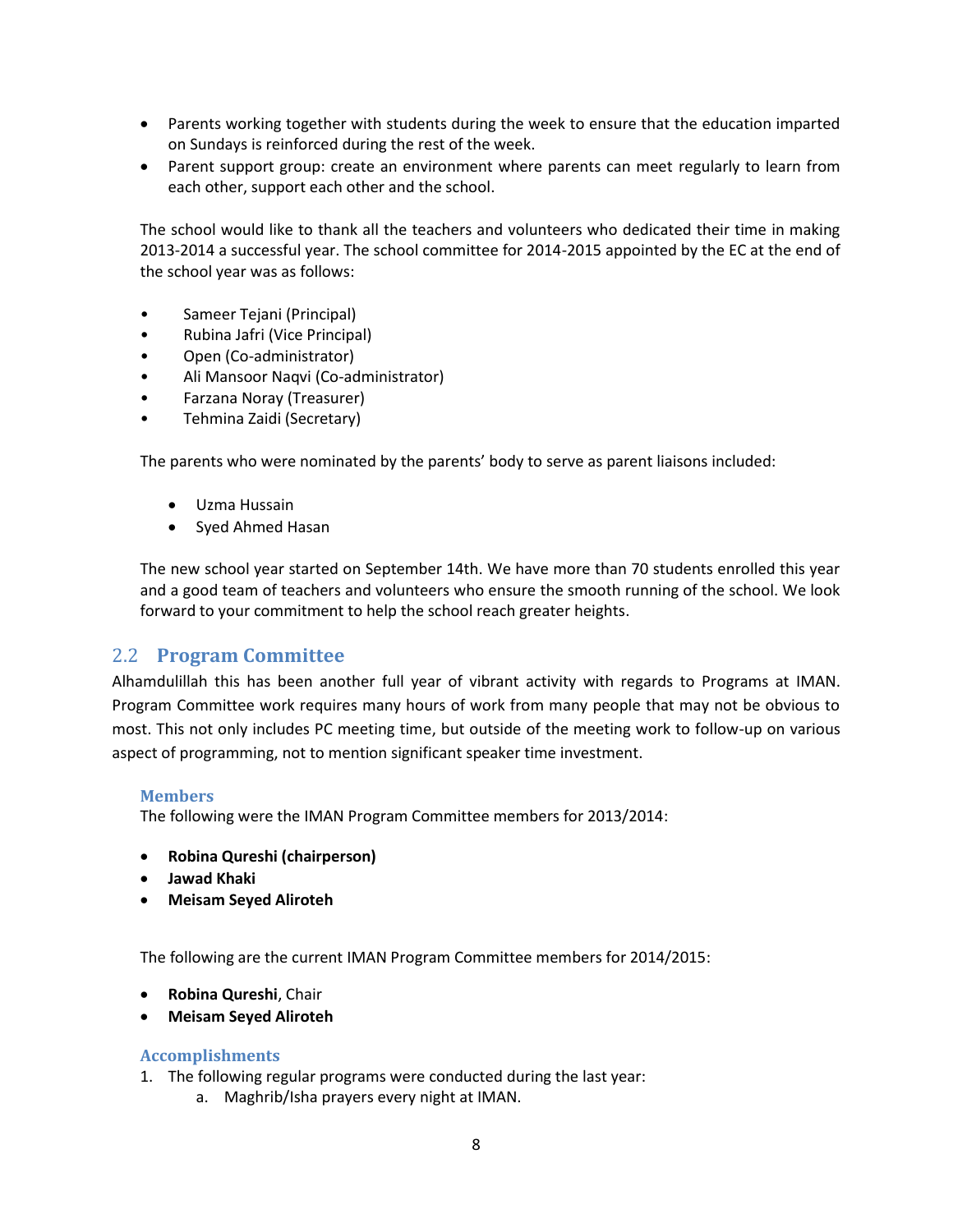- b. Dua Kumail program on Thursday evenings.
- c. Friday Juma prayer and evening program.
- d. Fajr prayer on Sunday mornings followed by Dua Sabah and breakfast.
- e. Wiladah and Shahadah of the Ahlul Bait per WF calendar.
- f. Themes of the months drew from recent events and occurrences around the world, and featured speakers that are well received by the community.
- 2. Conducted a successful Muharram program:
	- a. Shaikh Arif Abdulhussain was the scheduled speaker for the month of Muharram. Aside from a few negative feedbacks, Shaikh Arif's lectures were extremely well received by the majority of the community, as was indicated by the survey conducted after Muharram.
	- b. Provided marsiya and latmiya recitation in Urdu, Arabic, Farsi, and English languages.
	- c. All-day programs for Ashura and Sham-e-Gharibaan
	- d. Great community support in preparing food for Ashura
	- e. Organized engaging programs and activities for the children during Muharram:
		- i. Organized three separate sessions for ages 4-6, 7-9 and 10-12.
		- ii. Provided children with lessons and teaching from the event of Karbalaa that was at their level, with small and engaging project to keep them interested.
		- iii. Presented of their hands-on projects and crafts to the community.
		- iv. Conducted a successful Who Is Hussain project using water bottles, which were distributed at the local college campuses.

Created 72 Care Packages which were delivered to the First Congressional Church in Bellevue.

- v. Marsiyah and Latmiyah recitation by the kids in the main prayer hall for the adults.
- 3. Conducted a successful Ramadan program:
	- a. Shaikh Murtaza Bachoo was our guest speakers for the first two weeks of the month. His lectures were very well received. We managed to work out a plan with Az-Zahra Jamaat in Vancouver to broadcast the lectures of Sh. Bachoo for the second two weeks of the month.
	- b. Provided a detailed calendar of events to the community in advance which ensured smooth running of the programs and better participation.
	- c. Continued with the modified format of the programs from last year. Daily iftar was discontinued due to the late time of iftar, and instead was replaced with light refreshments.
	- d. Continued to provide full iftar on Fri/Sat/Sun nights as well as the special Qadr/Amaal nights.
	- e. All-night program on the eve of 23rd included sohur and ended with Fajr prayer with great participation.
	- f. High attendance at Eid prayer and breakfast.
	- g. Variety of adult programs such as Quran recitation for men and women in Arabic and English, dua recitation, and main lecture by the visiting speaker.
	- h. Variety of youth and children programs:
		- i. Qur'an Memorization/Tafseer for children and youth, where participants memorized and recited chapters from the 30th Juz and presented to the adults near the end of Ramadhan.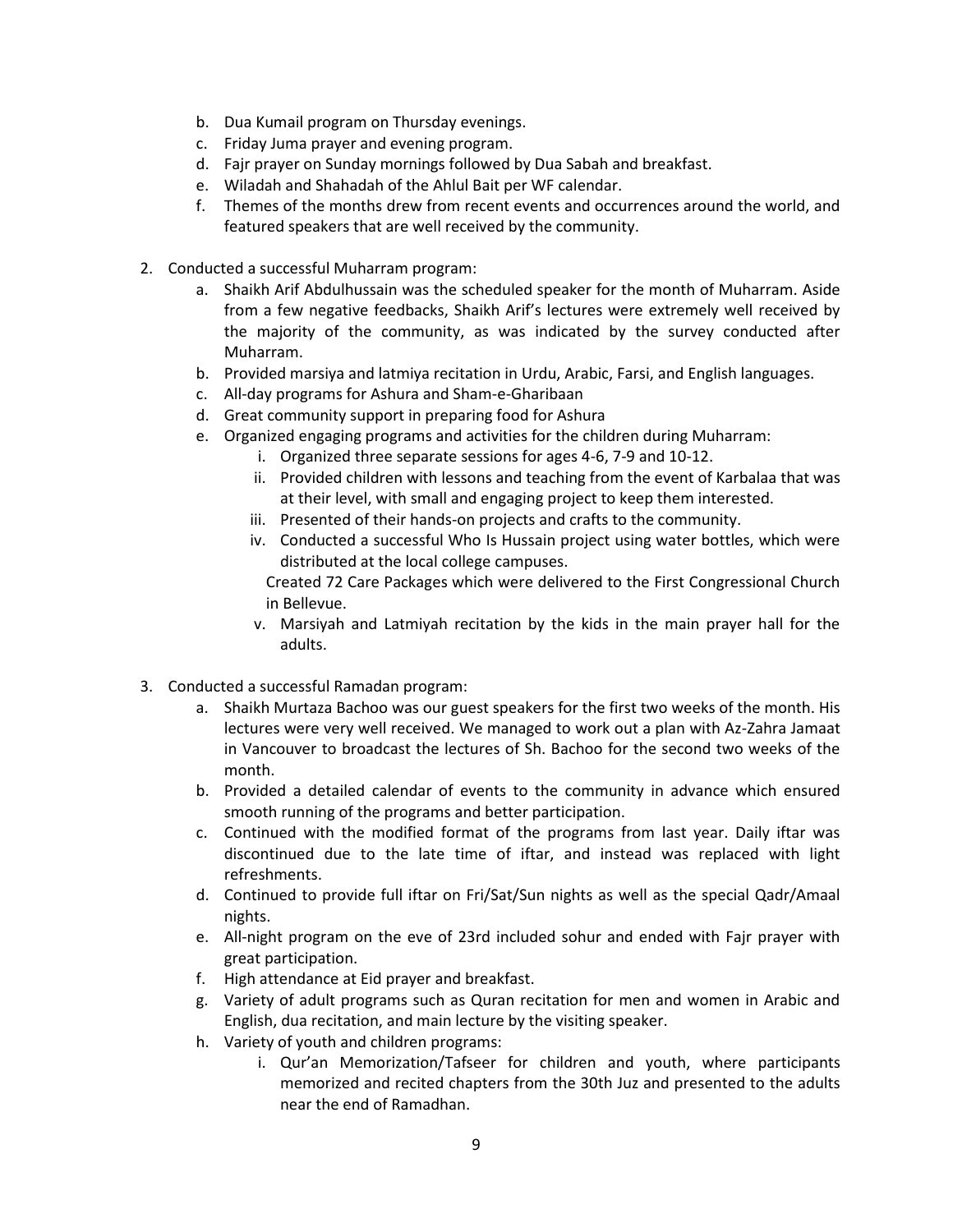- ii. Daily Arabic Qur'an Recitation for children under 12.
- iii. Various daily activities for the children including learning about Ramadhan, walking field trips to the park, educational movies, and more.
- 4. Participated in and organized various outreach events with other communities:
	- a. Events hosted for school students, church groups and community at large received very positive feedback from the guests.
- 5. Arranged for live broadcasting of various events such as Muharram, Ramadhan, and interfaith programs.
- 6. Provided weekly children's program lead by Br Hamed Esfahani, which has been very well received, with 10+ children attending every Friday.
- 7. Increased scholarly presence at IMAN via live or recorded lectures of various scholars throughout the year.

- 1. Need to promote the spirit of volunteering in the community. All of the challenges listed below require participation and volunteering from the community members to in order to resolve the challenges and attain success.
- 2. Need to ensure that IMAN attendees and visitors stay respectful of the volunteers who are enforcing IMAN rules and guidelines.
- 3. Need more members in the committee, particularly more female presence.
- 4. We need to grow our speaker pool.
- 5. Need to use opportunities throughout the year to improve recitation during Muharram & Ramadan.
- 6. Need to continue finding diverse, stimulating, and motivating content for various programs.
- 7. Need to devise the means to bridge the gap that exists between IMAN daily programs and the participation of the youth of the community particularly those at IMAN School.
- 8. Need to devise programs that are specially tailored for the youth and children.
- 9. Finding and selecting reciters that meet the need of all of the community members, given that we have a diverse and multi-cultural / multi-lingual community.
- 10. Need to implement a method to ensure the safety of the children, and to discipline and prevent them from running in the hallways, hurting themselves and damaging IMAN property.

#### **Opportunities**

- 1. There is a need for programs that are specially tailored for the youth and children. The amount of participation from this age group is not satisfactory and IMAN needs to provide them with programs that are interesting and well suited.
- 2. We have a mounted camera in the main hall which simplifies live broadcasting of our Muharram/Ramadhan programs. Next step is to provide live transmission of all of our daily programs. We also need a simplified solution for archiving these recordings.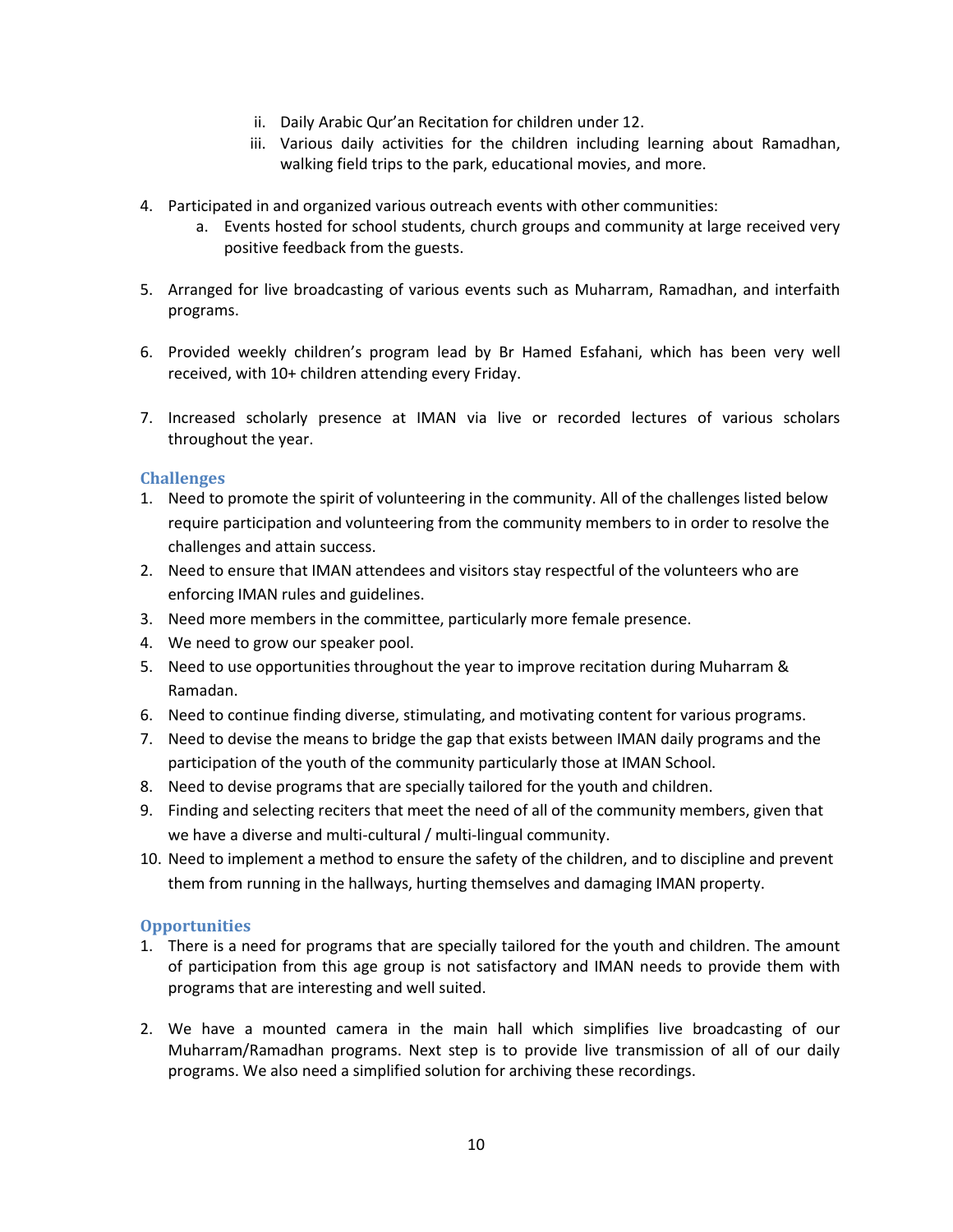3. There is an opportunity to reach to the broader community and we need a more comprehensive set of programs geared towards this. An example would be providing more interfaith programs and inviting people of various faiths more often.

#### **Recommendations**

- 1. Consider changing the format of the IMAN programs in order to encourage more participation. Some ideas for considerations are:
	- a. Moving Sunday school to Saturdays and combine Friday programs with the school on Saturday:
		- i. Should eliminate many conflicts with extra-curricular activities of the kids (soccer for example) and enable more kids to come to school.
		- ii. Should allow more people to join the programs on a weekend.
		- iii. Presents the opportunity for better merging of the school programs with IMAN programs.
	- b. Only have Friday programs on the weeks where we need to commemorate Wiladahs and Wafats. For all other Fridays we only conduct the Maghrib/Isha prayers as any other night of the week.
	- c. Combine the Friday programs with Thursday programs such that we would have Dua Kumail recitation followed by short speech/reflection from Quran or Nahj-ul-Balaghah, and finish with light refreshments.
	- d. Etc.
- 2. Increase committee membership/participants by recruiting from the parents of IMAN school kids:
	- a. Help with planning of children activities, especially for Ramadan and Muharram.
		- b. Obtain credits towards school volunteering hours.
		- c. Bridge the gap between PC and parents, and allow for brainstorming content that is more youth oriented.

### <span id="page-10-0"></span>2.3 **Social Services Committee**

#### **Members**

- **Hamed Esfahani:** Chair, caseworker.
- **Samad Faghih:** caseworker.
- **Mohammad Nikjoo:** Treasurer.
- **Amer Kuba:** Committee member, caseworker assistant.
- **Sarah Rizvi:** Special case consultant.

#### **Accomplishments**

- 1. Received and processed **56** unique applications for Social Service Aid
	- a. Many of the applicants required help and follow-up numerous times throughout the year.
	- b. **49** Applicants were approved to receive aid (based on how qualified their financial status was and whether they provided the needed information to the committee caseworkers)
		- i. Served **220+** Household members. **120+** Children
	- c. About a third of the applicants were returning applicants from previous years.
	- d. Majority of applicants are families with 1 or more children.
	- e. Families come from: Iraq, Iran, Syria, Tanzania, U.S., Kenya, Somalia, Afghanistan, and others.
	- f. Immigrant families, refugee families, single mothers, unemployed, disabled, domestic violence cases, homeless.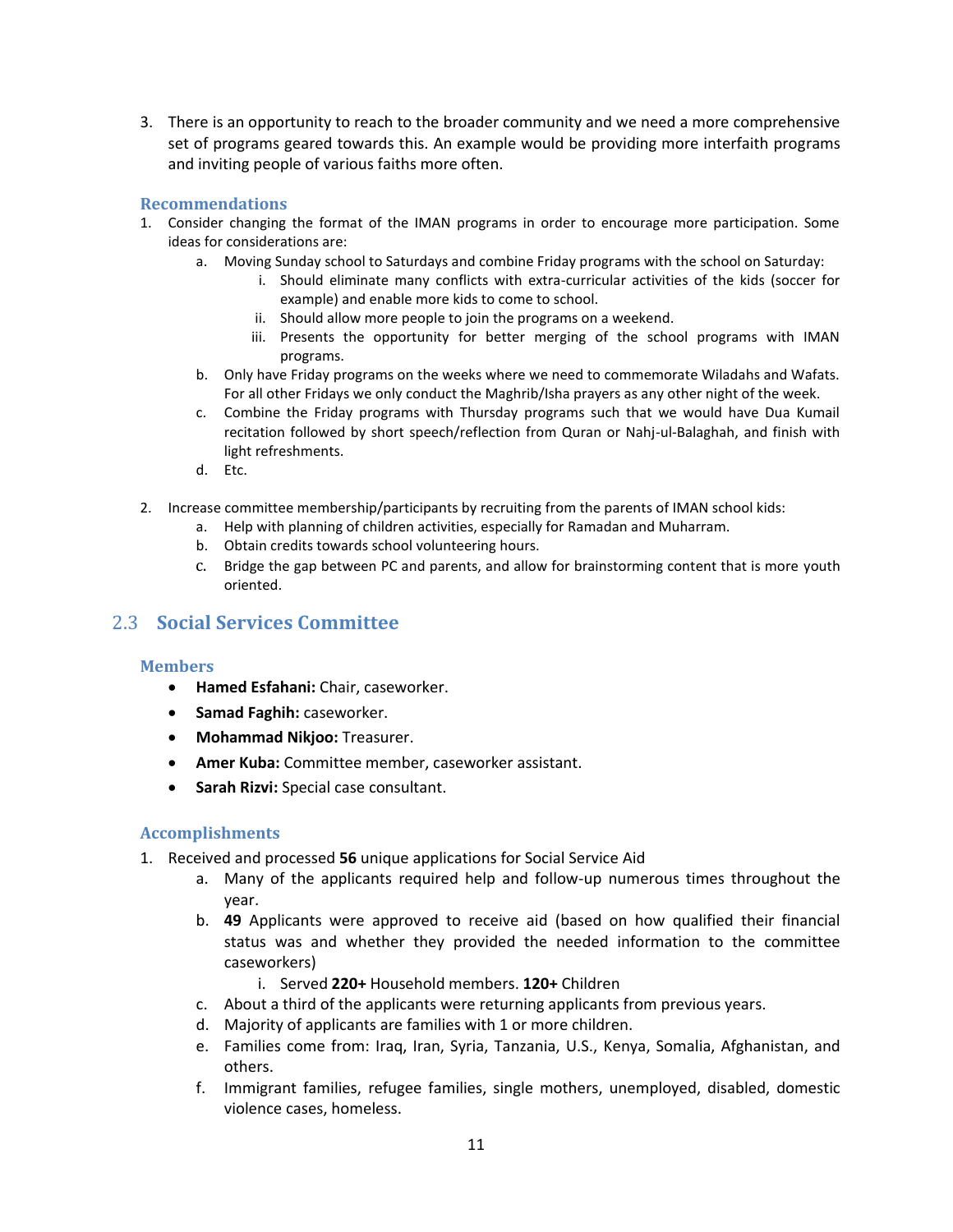- g. Distributed over **\$100,000** for Social Services causes.
- 2. Caseworkers made over 160 visits to the families' homes
- 3. We have reduced emphasis on the Food bank donations in the last three years. We have encouraged those who are interested to donate food to purchase food cards instead. Most applicants prefer to receive food cards, even if they are in small amounts (\$5, \$10, \$20).
- 4. Identified local needy families (sayyid and non-sayyid) before Eid-ul-Fitr and distributed Fitra funds (Approx. \$6,800).

- Short staffed with caseworkers
- Increased number of applicants
- Increased demand for housing needs
- Increased amount of funds that each application is requesting (compared to previous years)
- Helping applicants with complicated cases that require ongoing follow-up at various times of day, including during regular business hours

#### **Opportunities**

- We had a diverse set of applicants from various backgrounds and different areas in Seattle area
- Based on the feedback we get from the applicants, IMAN Social Services is becoming more known to the larger community. Applicants were referred to IMAN by other Masjids and organizations.

#### **Recommendations for next year**

- Do a better job of informing IMAN Community about Social Services activities and contributions.
- Continue building on existing connections and build new connections with the local Social Services organizations, such as shelters, food banks, tent city.
- Expand volunteer capacity in Social Services Committee (new members and more involvement from existing members).
- Forecasted budget need for next year \$55,000.

### <span id="page-11-0"></span>2.4 **Facilities Committee**

#### **Members**

**Hossein Rezaee:** Chair **Hamed Esfahani:** Committee member

**NOTE:** For 2014-2015 fiscal year, Br. Hossein Rezaee will be stepping down as the chair of the Facilities committee due to work and family commitments requiring more of his time and attention. IMAN EC would like to thank Br. Rezaee for his service and we are grateful that he continues to help the committee whenever possible.

Br. Hamed will also be stepping down as a committee member.

There is a need for someone to lead the facilities committee and recruit more members to contribute.

#### **Accomplishments**

Arranged for professional carpet cleaning for all of upper level rooms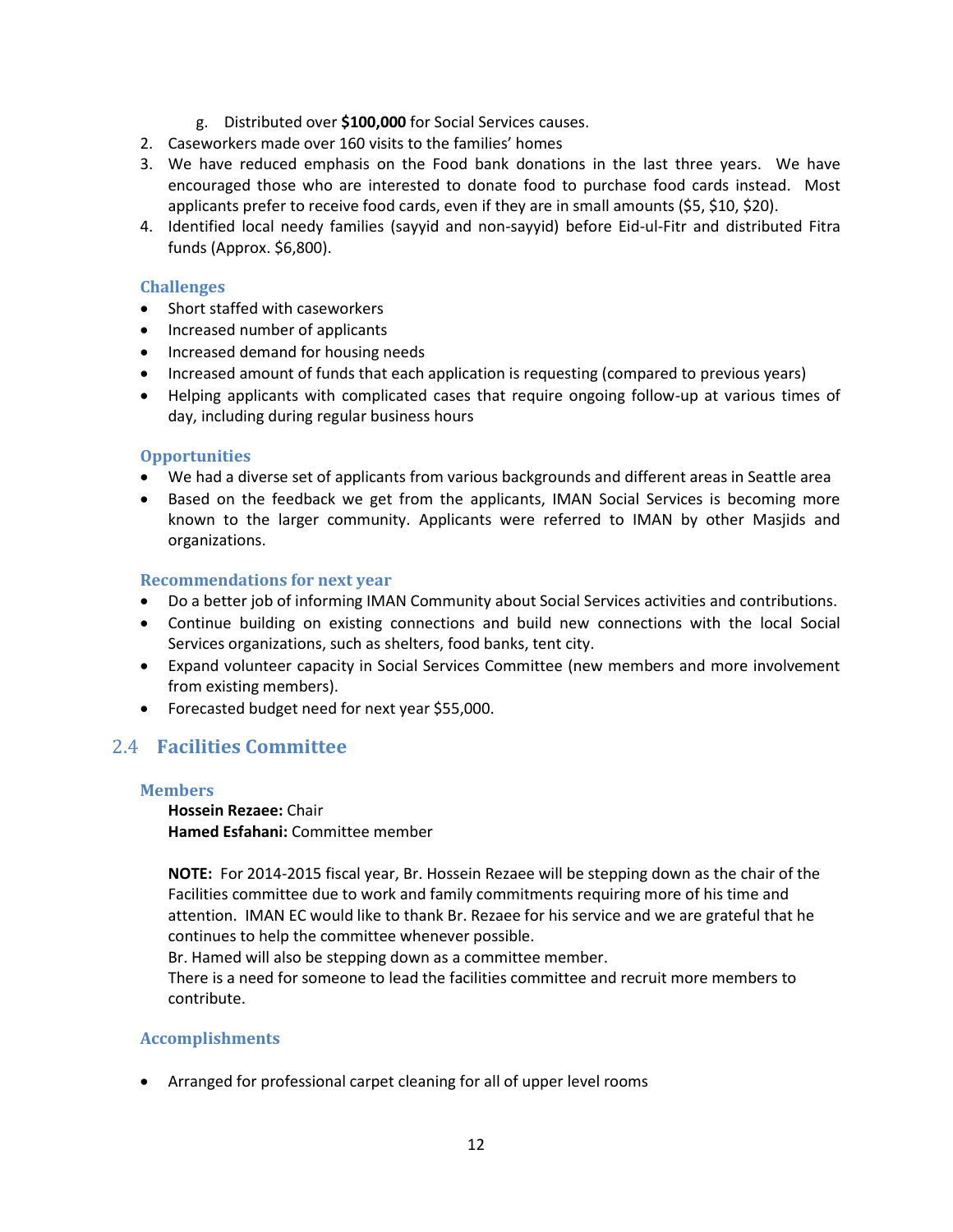- Hired a company to do regular spraying of the building perimeters to prevent spiders and ants from coming inside (a problem we have for a couple of years now).
- The HVAC system internal filters were cleaned periodically and the external fillers (on the roof) replaced.
- Arranged janitorial service visits to do professional cleaning at least once a month. Extra cleaning was arranged for Ramadhan and Muharram.
- Maintained landscape areas throughout the year, and found temporary worker during summer months to water.
- Hired, scheduled, and made payment arrangements for professional services such regular window cleaning, landscaping, water plants, and repairs.
- Malfunctioning faucets in men's and ladies' bathrooms were fixed.
- Provided service for ongoing maintenance issues such as fixing leaks, cleaning HVAC filters, fixing light fixtures, door adjustments, renewing alarm license with City of Kirkland, responding to alarm calls, installation of decorative display pieces and other items requested by school or other subcommittees.

- Responding to a series of requests from various sub committees to make changes to the facilities, or purchase/install new furniture or fixtures (prioritizing outstanding tasks with limited sources).
- Encouraging community members to treat IMAN facility as their own home and help with maintenance.

#### **Opportunities**

- Serving the community by providing a clean, organized, safe, and uplifting environment for our community. A facility that we can all be proud of and feel at home when attending programs.
- Growing the committee and enlisting more volunteers' help.
- Starting of IMAN Cleaning day effort. Planning to continue this on regular basis as a way of enlisting community support throughout the year.

#### **Recommendations for next year**

- Increasing more community involvement & awareness in keeping the facilities clean and safe.
- Investigate addition of security cameras at the entrances.
- Paint parking lot curbs (yellow) and parking slot lines (White).
- Prepare Rental Agreement (RA) form.
- Refine our annual budget estimate for ongoing maintenance cost.
- Encourage facility committee members to assume a greater responsibility on the day to day maintenance and up keeping of the building.
- Improve signage throughout the building (interior).
- Arrange for carpet cleaning for the upper level.
- HVAC external duct insulation maintenance and up keeping.
- Arrange a regular "General Cleaning Day" every three to six months.
- Inspection and service of fire and security alarm system.
- Several of the faucets need to be repaired or replaced.
- Ladies bathroom floor drain leaks to downstairs when there is standing water.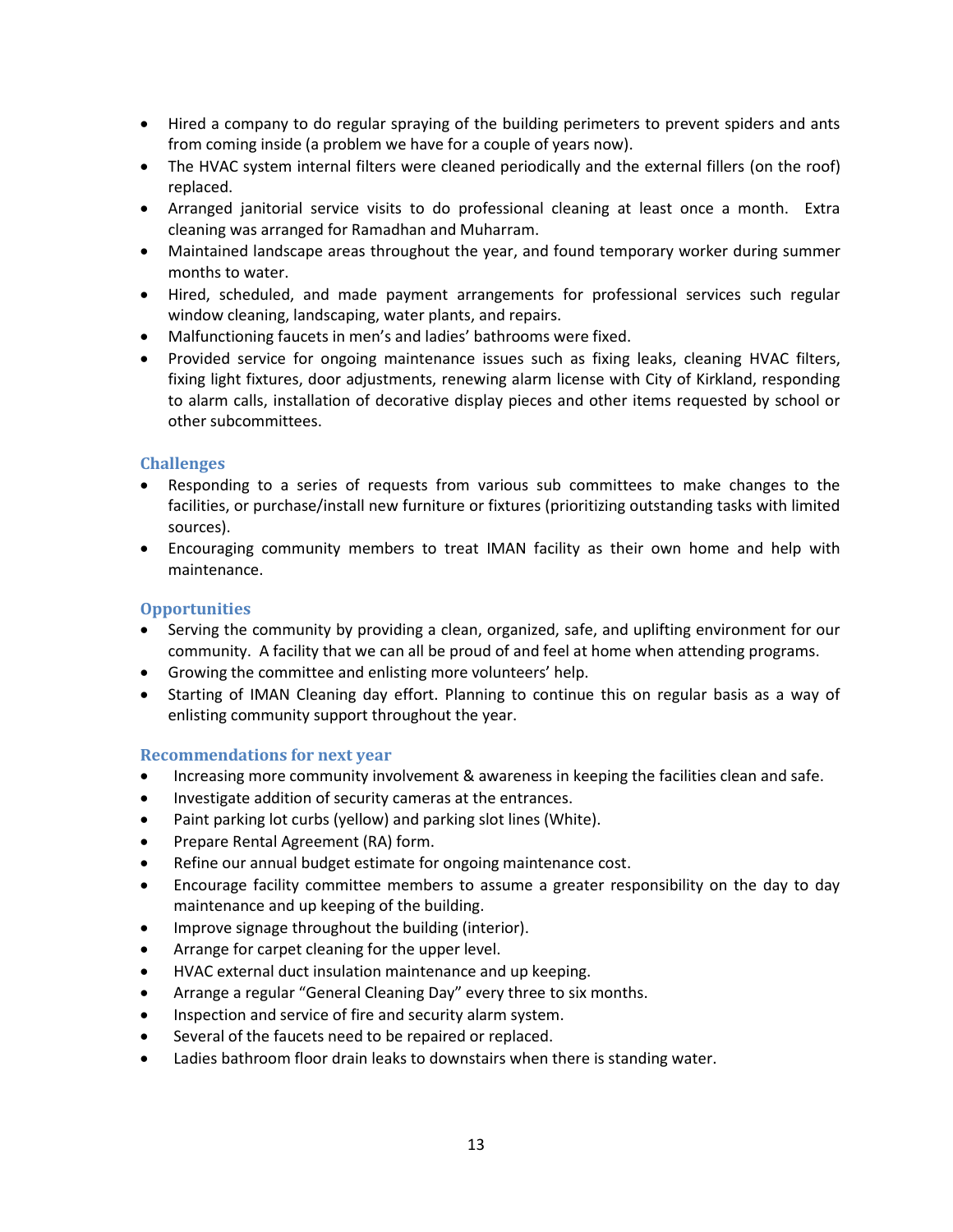# <span id="page-13-0"></span>2.5 **Resource Center Committee**

#### **Members**

- **Syed Ali Mansoor Naqvi:** Chair
- **Faezeh Azim:** Volunteer

#### **New member for 2014-2015:**

**Mohsen Vakilian:** Volunteer

#### **Accomplishments**

- All the books in the library have been labeled and entered into the online catalog, with help from Sr. Faezeh. From this catalog books can be searched, put on hold, and checked out by a librarian.
- The library is now open for borrowing books, with the online catalog running on LibraryWorld.com.
- A video library page has been added to the IMAN website, to make available the video resources we have on our IMAN Vimeo and Youtube catalogs.

#### **Challenges**

 There are no other people on the resources committee, and there have been inconsistent volunteers, which makes progress slower. We need new folks with fresh ideas, and more bandwidth to help follow through on the original objectives of the committee and start new ones.

#### **Opportunities**

- Br. Mohsen Vakilian has an excellent idea about taking books from the library and electronically cataloguing them on Google Books. This will require finding good candidate books, getting the requisite copyrights from owners, and then following Google Docs submission process.
- Once we have some digitally scanned books at Google Docs, follow up with Br. Jafar Shamim to do something similar with Amazon Kindle books if possible.
- There is content from IMAN programs and Sunday School, that we can make available to the students, parents and community via the IMAN website. We should add this content to the website.
- Add Librarian as a post that can be filled by Sunday School Volunteers who can help check-out and return books

#### **Recommendations for next year**

- Work with IMAN school committee to add a librarian position that can finish cataloging the donated library books, and help with borrowing books.
- Get feedback for purchasing new titles for the library
- Improve IMAN video library catalog with video recordings from the speakers at IMAN.
- Improve IMAN website with information and content from IMAN programs and Sunday School, e.g. slides, PDFs etc.
- Finish the resource sections on the IMAN website. Work with IMAN School Committee to help with that.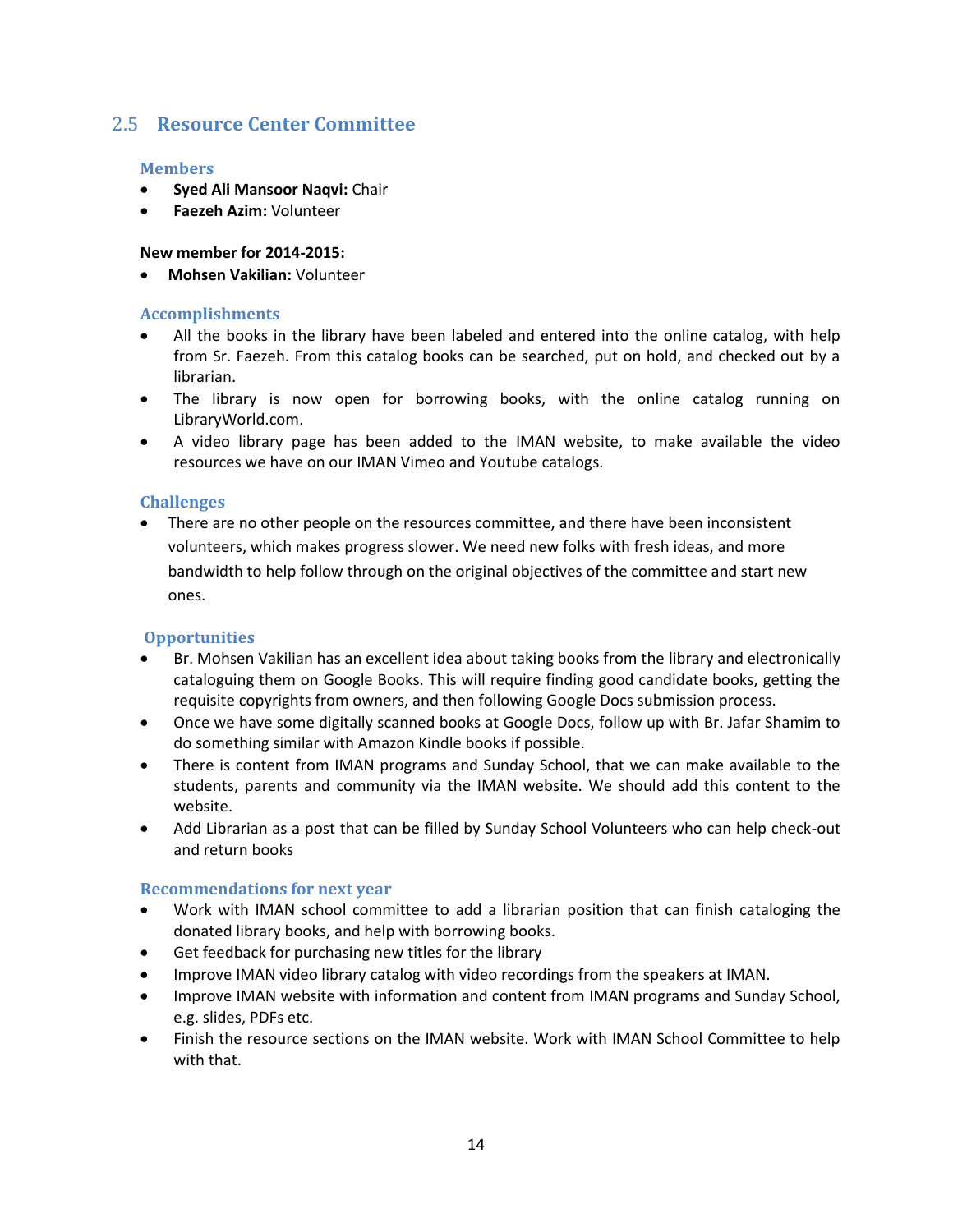# <span id="page-14-0"></span>2.6 **Hospitality Committee**

#### **Members**

- **Kaniz Khaki:** Chair
- **Ali Sheriff:** Committee member
- **Hayatullah Haidar:** Committee member

#### **Accomplishments**

- Successfully supported various events at IMAN Muhurram majlis, Ramadhan programs, Eid programs, and special events.
- Continued community involvement without formal volunteer enlistment.
- Increased engagement with youth volunteers:
	- $\circ$  Started training youth volunteers in hospitality tasks with the goal of handover some hospitality responsibilities next year.
- Improved organization:
	- o Published draft of ToR defining hospitality roles and responsibilities and services.

#### **Challenges**

Improve organization - Define Terms of Reference, and implement it.

#### **Opportunities**

• See challenges above.

#### **Recommendations for next year**

- Continue strengthen organization by encouraging and engaging younger members of the community to participate in Hospitality Committee activities.
- Complete training of youth volunteers and start handing over some of the hospitality responsibilities to them.

# <span id="page-14-1"></span>3 **Additional Activities**

### <span id="page-14-2"></span>3.1 **Together We Build**

Together We Build is an interfaith coalition of Christians, Jews, and Muslims seeking to find common ground and learning from one another as we work together to build houses for low-income families in East King County. In the past 12 years, each year we had sponsored two weeks of building together with Habitat for Humanity. In conjunction an interfaith service at one of our churches, synagogues or Islamic centers has been held. Each year there has been a one-day youth program on the build site. In addition, we have raised enough money to pay for the marvelous lunch served each day at the Habitat build, and sent additional funds to Habitat for Humanity. You can find more about Together We Build on [http://togetherwebuild.org/.](http://togetherwebuild.org/)

Success of this cross group initially was because of the continuing and enthusiastic support from the leadership of the participating Jewish, Christian and Muslim congregations. TWB was originally formed as a response to the 9/11 events, and continues to be an example of what each of our faiths truly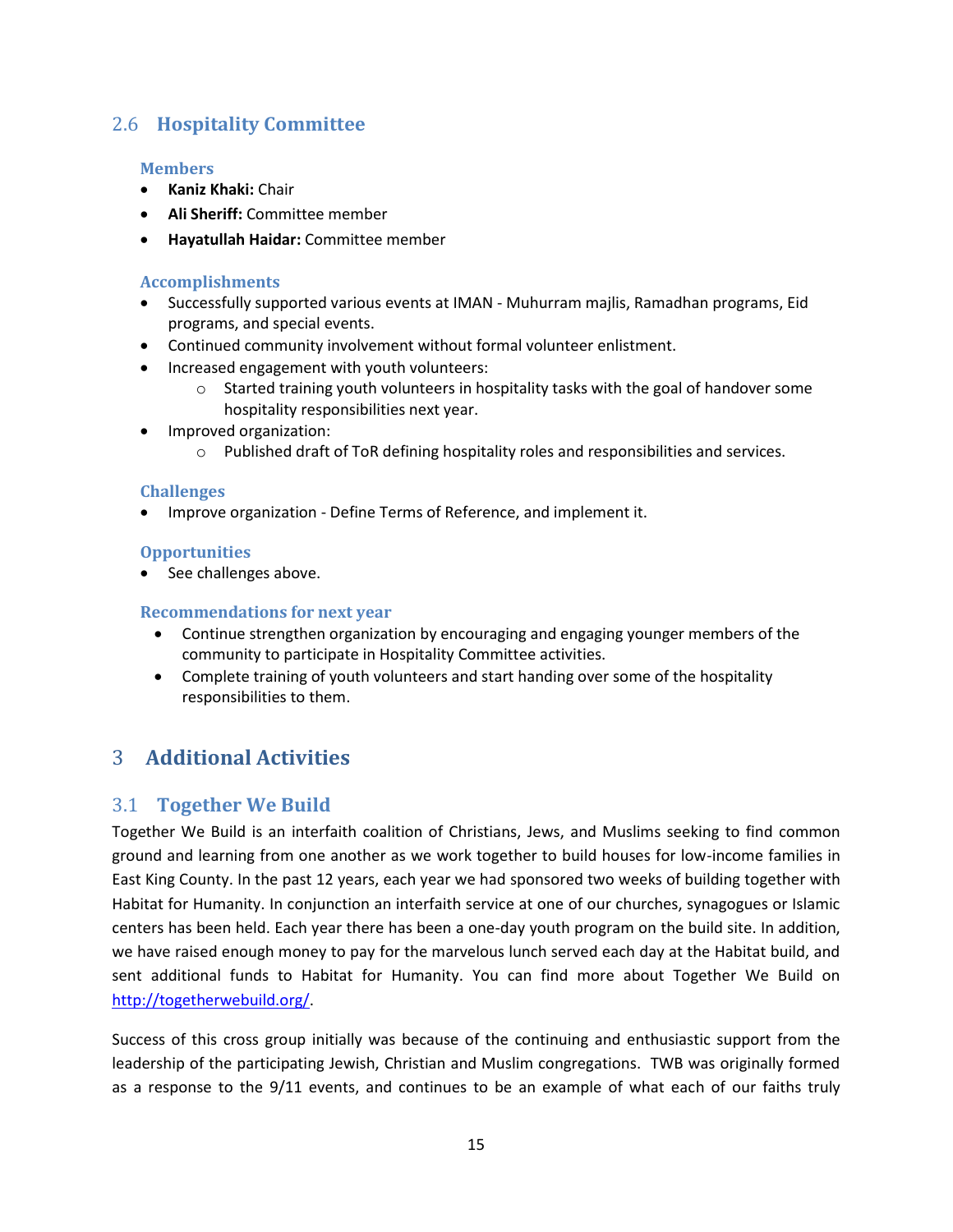teaches. We each have our differing beliefs, and certainly many points of both politics and religion on which we disagree. None of these, however, is a cause for violence. Together we assert that our various positions will be advanced and reconciled only through understanding, dialogue and good example. That is the message of TWB and the message we bring to the community in this year of remembrance. Each year, we have come together, both in prayer and in work, to bring this message forward. In the process we have been enriched by our association. We have also become a key component in Habitat for Humanity's efforts, working two weeks each year and collectively raising funds.

Sr. Robina Qureshi has been serving on the TWB Steering Committee, representing IMAN. This year TWB had 2 projects simultaneously working on the building relationships with the interfaith communities. The original members of the TWB had worked on the preparing a meal for the homeless while few new congregations had worked on the Habitat for Humanity construction site.

With TWB members (Aldersgate, First Congregational Church, TBT and IMAN) Sr. Robina Qureshi helped plan and served meals to 65 homeless people at the Tent City 4 at Temple B'Nai Torah. It was successful and well received by all the congregations. Furthering the outreach/interfaith efforts we may have other projects in the future with the same group.

Together We Build is in need of new leadership, if we are to continue the work that has been going on for over 13 years now. Several of the volunteers who have led the TWB effort over the last several years have changes coming in their lives that suggest they should take a step back. Besides, any program that is to sustain itself needs to have some turnover to avoid burnout. That is the position we are now in.

It is very important for IMAN and the local Muslim community in general to continue to support and participate in the TWB effort.

### <span id="page-15-0"></span>3.2 **Outreach Efforts**

<span id="page-15-1"></span>The IMAN Community has continued to reach out to provide reliable and dependable information about Islam and Muslim to counter the concerning wave of Islamophobia. Reliable sources of information about Islam and opportunities for others to interact with practicing Muslims are desperately needed if Americans are to have a greater understanding and respect for Islam and for Muslims. We continue to build awareness as well as relationships with more organizations in the Greater Seattle area in the process.

Bridge building to our Muslim brothers and sisters following other schools of thought is essential to nurturing a harmonious diverse Muslim community in the Greater Seattle area. Effort initiated last year by Br. Jawad Khaki where he reached out to MAPS needs to be continued with MAPS as well as other Islamic (Shia and non-Shia) Centers.

Given (the often) negative coverage of news and events around the Muslim world combined with unfortunate misinformation about Islam and fear of Muslims, IMAN interfaith and intra-faith outreach are important areas to expand IMANs activities. In our continued efforts, we would like to maintain priority in engaging with other faith organizations with hands-on experiences especially for our youth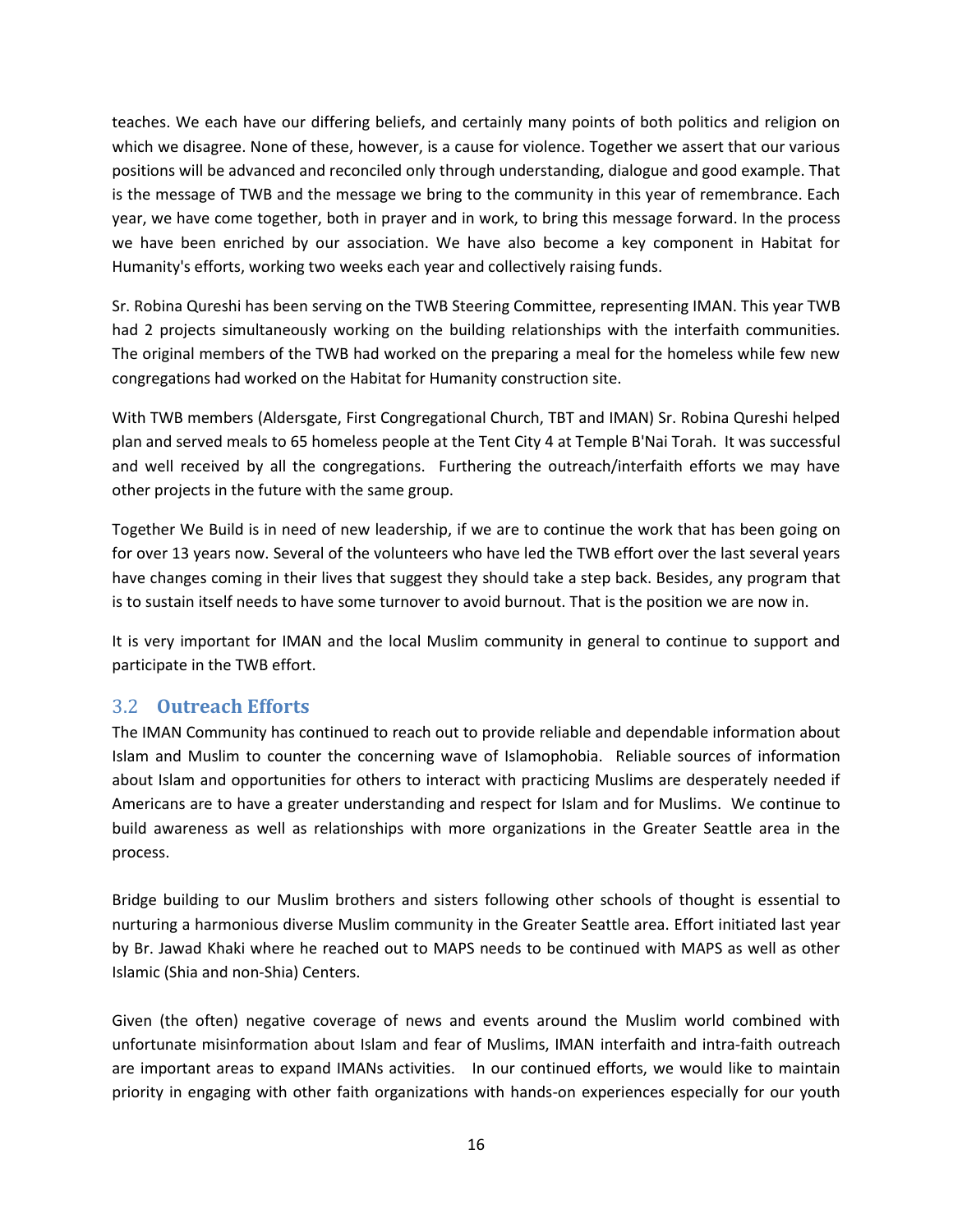and seniors. There are few options being considered but we need volunteers support from the community to move forward. We have options to help build Care Packages for the homeless, Ladies Day and Evening Circles, Pea-Patch or a farm Gleaning and Park Trail Maintenance are just few ideas that need more of your support.

#### **Accomplishments**

#### **Islam 101 Presentations and Discussions with various groups hosted at IMAN:**

- IMAN maintains an open door policy to all its programs and activities. Numerous students from local schools and colleges have visited and participated in IMAN programs throughout the year.
- IMAN hosted the following organizations;: Lord of Life Lutheran Church (01/05/2014), Forrest Ridge 6th Graders (3/14/2014), Covenant Shores Residents (09/2014), Bellevue College Students (11/07/2014)

#### **Talks on Islam and/or Muslim Perspective given off-site**

 Br. Jawad Khaki visits local area churches and educational institutions on as need basis. During the last year this included: Forrest Ridge 6th Grade Class (03/03/2014), Northlake Unitarian Church (09/28/2014), and Bellevue College Students with Sr. Kaniz Khaki (10/14/2014)

#### **Who Is Hussein**

During the last 12 months, IMAN members, under the able leadership of Sr. Fatema Hirji, Br. Mustufa Jafri and Sr. Robina Qureshi carried out the "Who is Hussain" campaign for 1435 AH and 1436 AH. IMAN community members distributed bottled water outside college campuses and made care packages including toothpastes, toothbrushes, deodorant, lip balms, hand sanitizers, socks and soap.

#### **Community networking**

Br. Jawad continues to represent IMAN in the following forums:

- Together We Build Congregational Leaders
- Coordination with F.I.R.E (as his schedule permits)
- Inter-religious Coalition to Abolish Human Trafficking through the Lens of Compassion (as his schedule permits)

#### **Challenges**

Over commitment of the IMAN members inclined toward outreach to many other activities in the running of IMAN.

#### **Opportunities**

 Several events have been scheduled at the IMAN Center as well as off premise presentation and classes in 2015. Educating our neighbors and colleagues on Islam and Muslim continues to be a key opportunity in which more IMAN members can participate.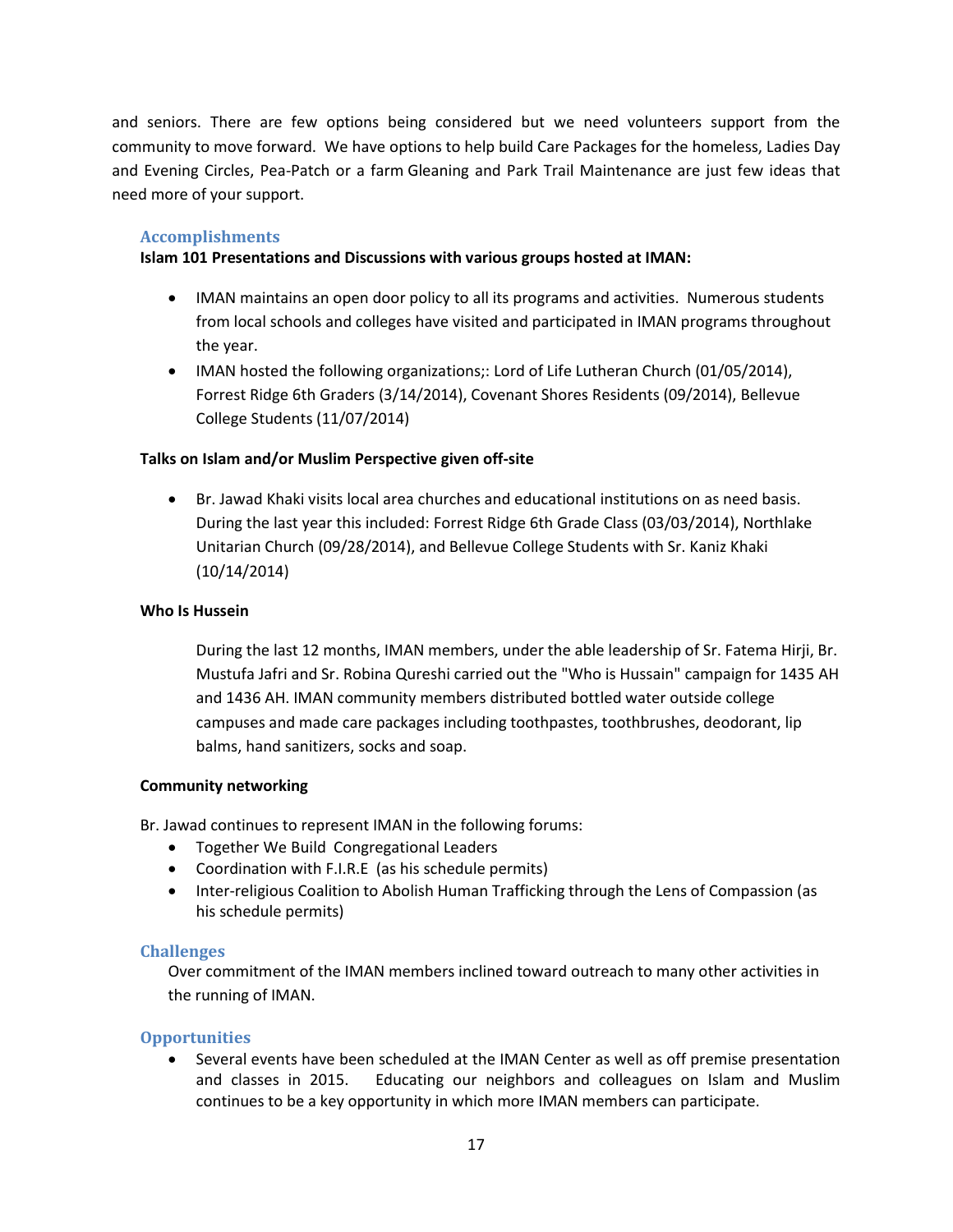• Improve resources available on th[e http://iman-wa.org](http://iman-wa.org/)

#### **Recommendations**

- When qualified people with a strong commitment and time available can be identified, classes related to specific Islamic beliefs and practices should be offered on a regular basis.
- There need to be well thought out, well supplied and easily accessible resources available for visitors, those interested in learning about Islam or Muslims, and for new converts.
- Stimulating discussion among IMAN members interested in these areas is recommended as a means for clarifying outreach interests, level of commitment, and resources needed. Recruitment of IMAN members to be involved in outreach efforts must be done in the context of their existing commitments. Individuals interested in reaching out tend to be the same members who are already heavily involved in multiple IMAN activities.
- There is a continuing need for improved coordination between Muslim Communities as part of Greater Seattle Council of Muslim Communities.

## 3.3 **Philosophy Study Circle**

#### **Members**

**• Hamed Esfahani – Facilitator** 

#### **Accomplishments**

- The Philosophy Study Circle met regularly on Wednesday evenings, with 5 to 9 participants.
- After completing several books on Islamic Philosophy in the last few years, the PSC group decided at the end of last year to transition into study of Al-Mizan Tafsir (exegesis) of the Holy Qur'an by Allameh Seyyed Tabatabai. We use the English translation as a primary source of our reading and we refer to the Arabic and Farsi texts when further inquiry is needed.

#### **Challenges**

 Our key challenge is to approach the philosophical material in a way that the participants can engage with and digest. Much of the material is challenging and mentally intense, and so we have a constant pedagogical problem.

#### **Opportunities**

- The key opportunity that we identified was to improve our knowledge of Islam and the Holy Qur'an through the study of Al Mizan by Allameh Tabatabai, one of the foremost philosophers of Islamic Philosophy.
- Insha'Allah our study of Islamic philosophy during course of last few years will serve us as a tool to better understand and navigate through Al Mizan.

#### **Recommendations**

 Continue building awareness about the program within IMAN and provide a forum for continuing studies of Islamic philosophy open to the community.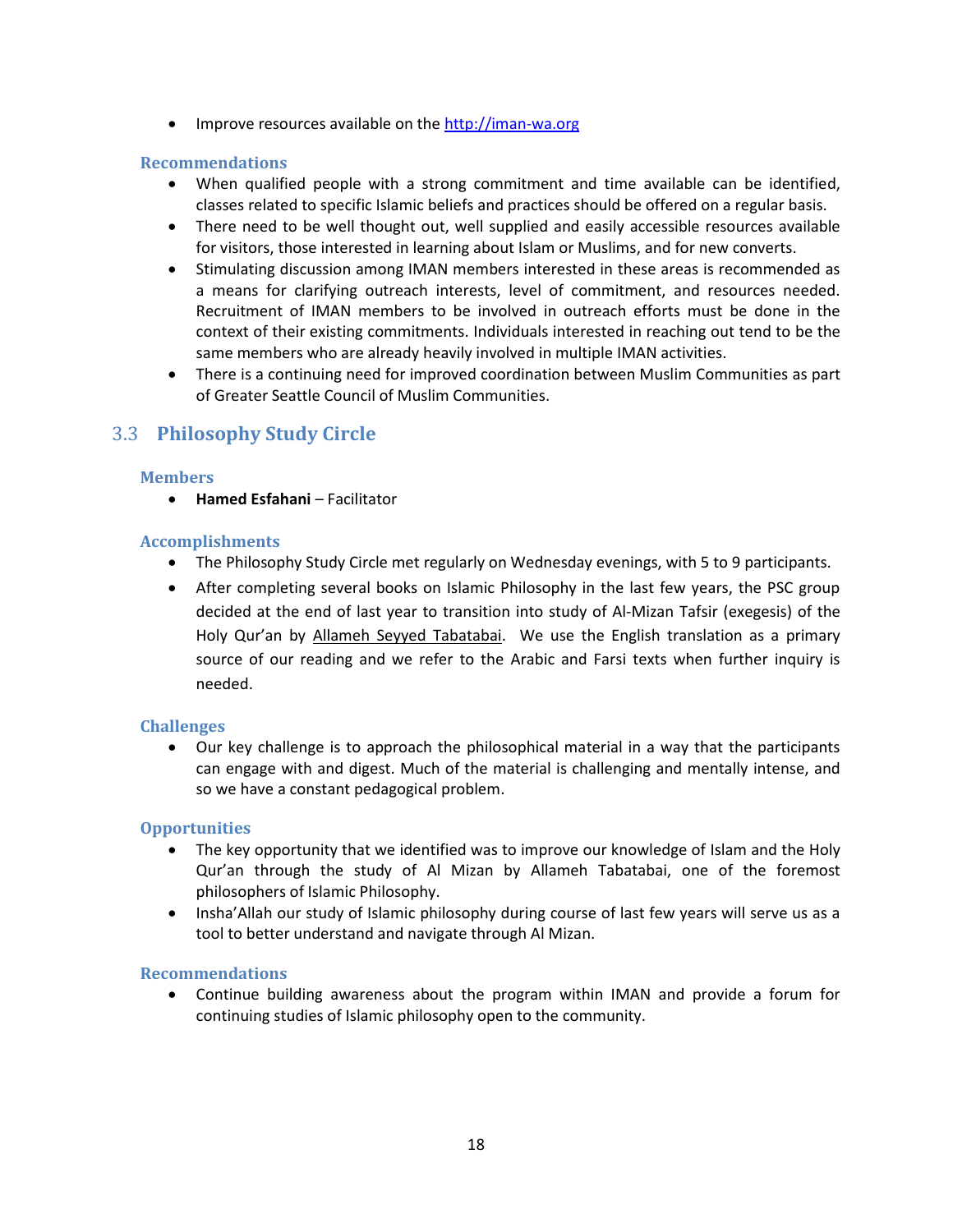# <span id="page-18-0"></span>3.4 **Graduate School Scholarship Fund**

IMAN provides a host of community services to anyone who is in need, and now it includes educational scholarships for Graduate Students. Creation of this scholarship was an effort that started in 2011 and became more widely advertised in 2012. The Dr. and Mrs. Amir-Hossein Naini Graduate School Scholarship Fund is a graduate scholarship fund that will award up to \$5000 to a qualified Muslim student attending an accredited institution of higher learning in the United States. Applications for scholarship awards from this fund will only be open to those who are U.S. citizens, have permanent legal resident status in the United States or have a valid student visa to attend graduate school in the United States. This scholarship fund exists to assist students seeking a graduate degree in the United States who have shown the potential for great vision, leadership and professionalism in serving Muslim and non-Muslim communities. We ask and encourage you to share this information with those Muslim students who have professional and personal ambition to be a source of inspiration to all, including the Muslim community. For more information, please see: [http://www.iman-wa.org/scholarships.](http://www.iman-wa.org/scholarships)

Dr. and Mrs. Amir-Hossein Naini, in whose name this scholarship has been established, are Iranian immigrants who came to the United States to pursue an advance medical education in the 1950s a time when there was little community support available for such individuals. Having chosen to practice medicine and reside in the state of Washington for over 50 years, they raised three children, all of whom achieved doctorate level degrees.

This was the second year we started receiving applications. Two applicants were selected to be interviewed in person this year, out of which one female applicant who is pursuing a graduate degree at Pacific Northwest University of Health Sciences was awarded \$5000.

# <span id="page-18-1"></span>4 **Executive Committee Recommendations for 2014/2015**

Our recommendations for the coming year are presented below.

## <span id="page-18-2"></span>4.1 **Volunteer capacity**

A non-profit community organization like IMAN thrives because of its volunteers. There is no shortage of novel and exciting ideas that can be worked on. We need to reach out to more people and encourage them to volunteer their time and ideas to help plan and organize activities (current and proposed). We are also open to ideas on how we can inculcate the value of volunteerism in our children and have them more involved in helping at IMAN. We look forward to a strong volunteer base at IMAN as part of a thoughtful spiritually vibrant, caring sharing community.

This year we explored the idea of hiring an administrator to reduce the workload on our volunteers for some routine tasks that need regular attention. The EC compiled an inventory of tasks and their corresponding time estimates from all subcommittees, focusing on tasks that can be delegated to an administrator. After presenting this information to the IMAN Board, the Board has approved the idea of hiring a part-time administrator for 20 hours per week with a budget of about \$17,000.